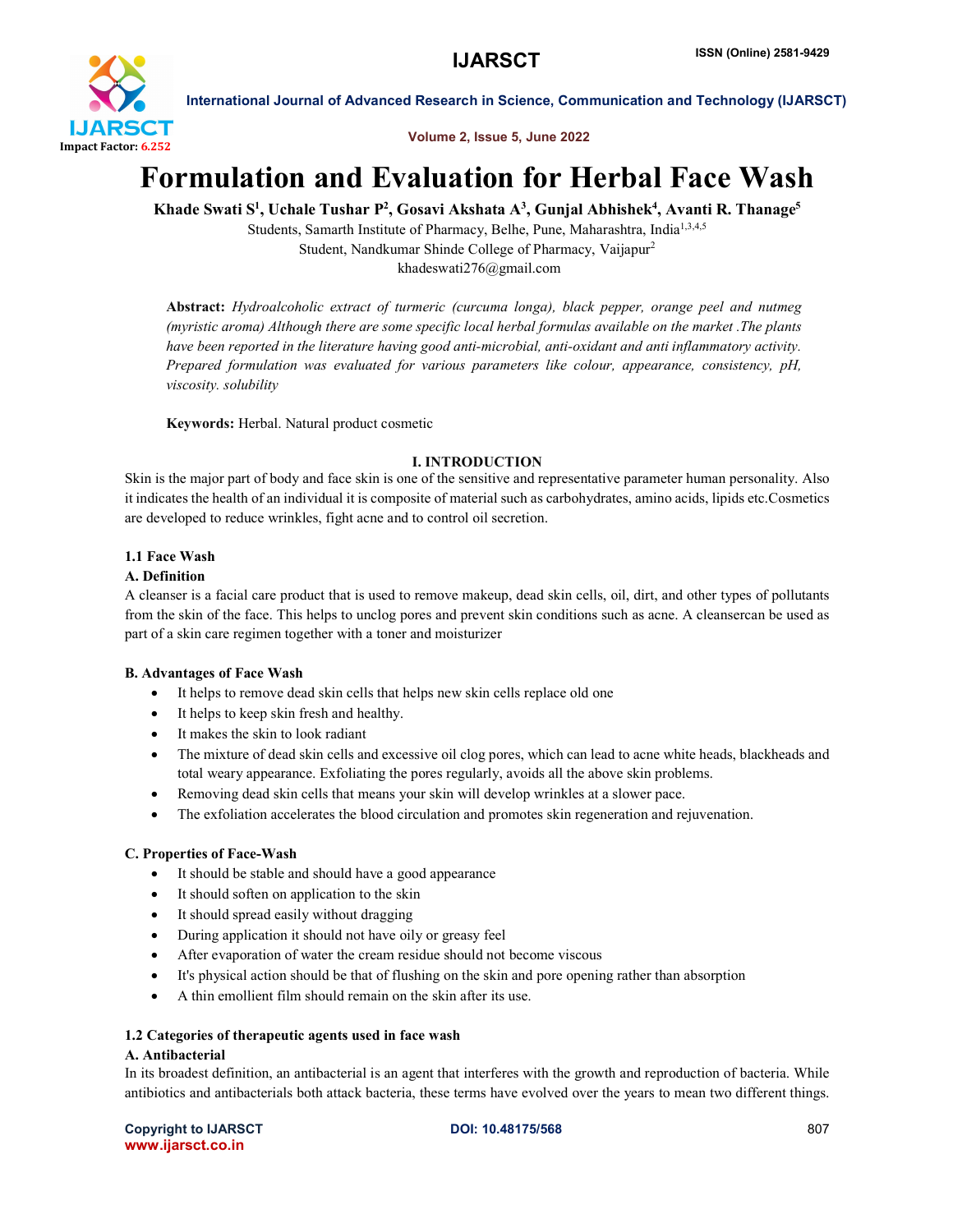

#### Volume 2, Issue 5, June 2022

Antibacterials are now most commonly described as agents used to disinfect surfaces and eliminate potentially harmful bacteria.

# B. Anti acne

Different types of antiacne drugs are used for different treatment purposes, depending on the severity of the condition.

### 1.3 Advantages of Herbal Cosmetics over Synthetic Cosmetics

These agent are gaining popularity as nowadays most women prefer natural products over chemicals for their personal care to enhance their beauty as these products supply the body with nutrients and enhance health and provide satisfaction as these are free from synthetic chemicals and have relatively less side-effects compared to the synthetic cosmetics.

# A. Compatible with all Skin Types

Natural cosmetics are suitable for all skin types. No matter if you are dark or fair, you will find natural cosmetics like foundation, eye shadow, and lipstick which are appropriate irrespective of your skin tone. Coal tar is recognized as a human carcinogen and the main concern with individual coal tar a color (whetherproduced from coal tar or synthetically) is they can cause cancer. But natural colors that are obtained from herbs are safer.

#### B. Wide Selection to Choose from

There exist a large variety of herbal extracts, to name a few Andrographis Paniculata (Kalmegh), Asparagus Racemosus (Shatawari), Boswellia Serrata (SalaiGuggal), Asphalt (Shilajit) etc.

#### C. Not Tested on Animals

Andrographis Paniculata (Kalmegh), However, natural cosmetics need not be tested on animals.

### D. No Side Effects

With natural cosmetics, one need not worry about these. The natural ingredients used assure no side effects; one can apply them anytime, anywhere. And are suspected of interfering with hormone function.to clear up mild to moderately severe acne. Isotretinoin (Accutane) is an oral drug that is prescribed only for very severe, disfiguring acne.

#### 1.4 Various Herbs used in Cosmetics

- Amaranth (Amaranthus Spinosus): Cover and boil for five minutes.
- Neem ( Azadirachta Indica): Neem (Azadirachta indica) is valued in Ayurvedic medicine for its varied healing properties due to its antibacterial, antifungal, and antiviral capabilities.
- Lemon(Citrus Limon): This will loosen the dirt and oil. Then apply a cotton ball to remove the dirt and oil buildup. Use this method once a week.
- Basil (Ocimum basilicum): Make an infusion of Basil (Ocimum basilicum) leaves. leaves in a cup of boiling water, steep for 10 to 20 minutes, cool, and apply to the acne.
- Lemon(Citrus limon): Another variation of this remedy is to drink four or five cups of Cucumber juice daily for a week.
- Grape (Vitis vinifera): Grape (Vitis vinifera) seed extract is a powerful all around antimicrobial agent and is an excellent disinfectant.
- Chickpea(Cicer arietinum): Wash your face with Chickpea (Cicer arietinum) paste (mix one teaspoon of chickpea flour with a little water). Dry with a clean towel. This is also a good remedy to cure acne.
- Beet (Beta vulgaris): Use a blend of one part Beet (Beta vulgaris) root juice, three parts Carrot (Daucus carota) juice and two parts water to stimulate the liver and to cleanse the system.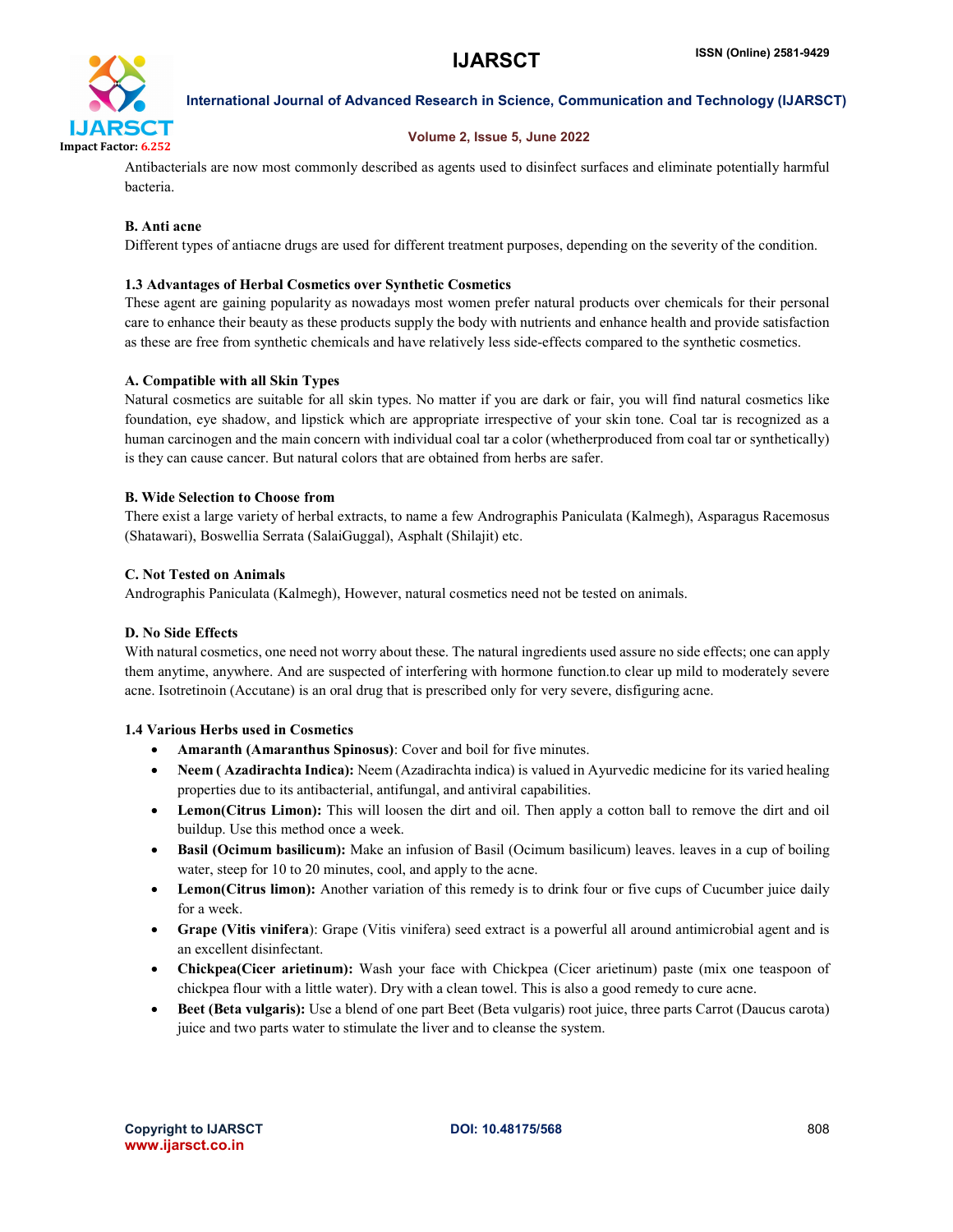

### Volume 2, Issue 5, June 2022

# 1.5 Additives used in Face Wash

# A. Gelling Agent

Gelling Agents are ingredients that will turn your water, or oil, phase into a gel, which is thickened but, without stiffness. Emulsions thickened with Gelling Agents will be more mobile, and fluid, than rather than stiff. Some of these gels will thin when force is applied (thixotropic)

# B. Preservative

Some of these organisms can secrete poisonous substances ("toxins"), which are dangerous to human health and can even be fatal.

Examples; methyl paraben, propyl paraben.

# C. Humectants

A humectants are a hygroscopic substance used to keep things moist; it is the opposite of a desiccant. It is often a molecule with several hydrophilic groups, most often hydroxyl groups.A humectants attract and retains the moisture in the air nearby via absorption, drawing the water vapor into and/or beneath the organism/object's surface.

# 1.6. Evalution of Face Wash

Colour, odour, consistency, spreadability, washability, foamability, grittiness.etc. are the important evaluation parameters of the face wash formulation.

# 1.7. Uses of Face-Wash

- To remove all traces of makeup every day.
- For cleansing the skin.
- Anti-aging.
- Bath and renewal Keeping the skin clean and shiny.
- Stimulates there generation of the skin cells and their renewal.

# II. MATERIALS AND METHOD

# 2.1 Herbal Drugs

A. Aloevera



Figure 1: Alovera

Synonym: Aloe Biological source: Aloe barbadensis Family: Liliaceae Chemical constituent: Aloe-emodin Chemical nature: the principal active composition of aloe is aloin,

Cosmetic: Aloe vera gel improve the skin intigrity

Uses: It used in Moisturizing agent in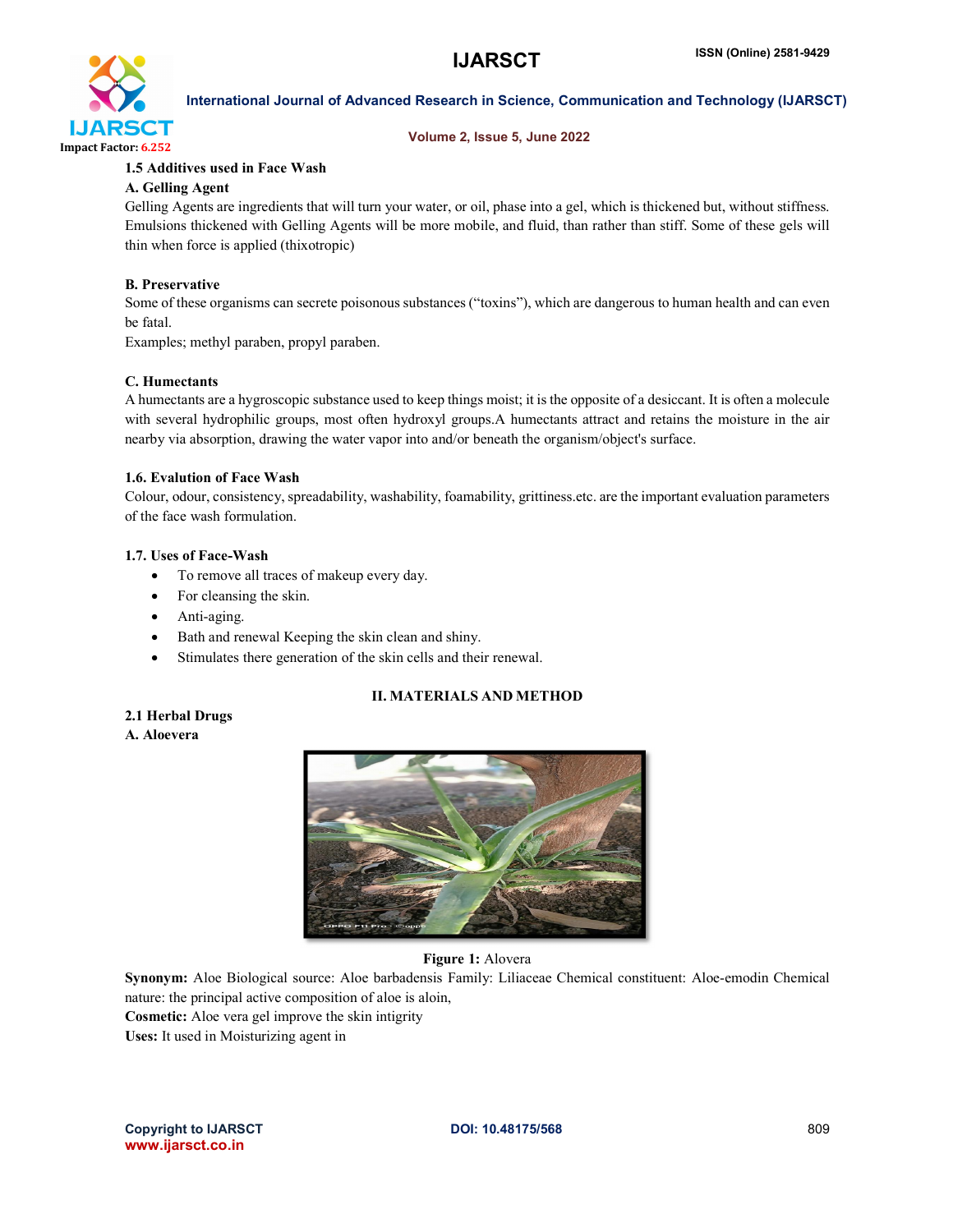

#### Volume 2, Issue 5, June 2022



Figure 2: Turmeric

Synonym: Orange cortex

Biological source: Citrus Aurantium Linn

Family: Chemical constituent: Vitamine C, Pectin, Volatile oil, Hesperidin, Iso-hesperidin, Neohesperidin, Aldehydes, Citral.

Uses: Orange peel are used as carminative, aromatic, .Flavoring agent.stimulant

#### C. Orange Peel



Figure 3: Orange peel

Synonym: Haldi, Indian saffron

Biological Source: Curcuma longa Linn.

Family: Zingiberaceae Chemical constituent: Curcumin Zingiberene Borneol Caprylic acid curcumanoid Uses: Antiseptic, Anti-inflammatory, Spice, Carmitaive, Antimicrobial, AntioxidantBurns and wounds treatment, Itching, Skin cosmetics.

#### 2.2 Formulation of Herbal Face Wash

Turmeric powder extract and orange peel extract to achieve anti-acne, anti-inflammatory, antibacterial property. We were formulated face wash gel for that purpose carbapol was used as gelling agent. Triethanol amine was used as alkalizing agent to achive good stability. Propylene glycol was added it also gives emollient effect on skin. Sodium lauryl sulphate was added to produce foam. While is application.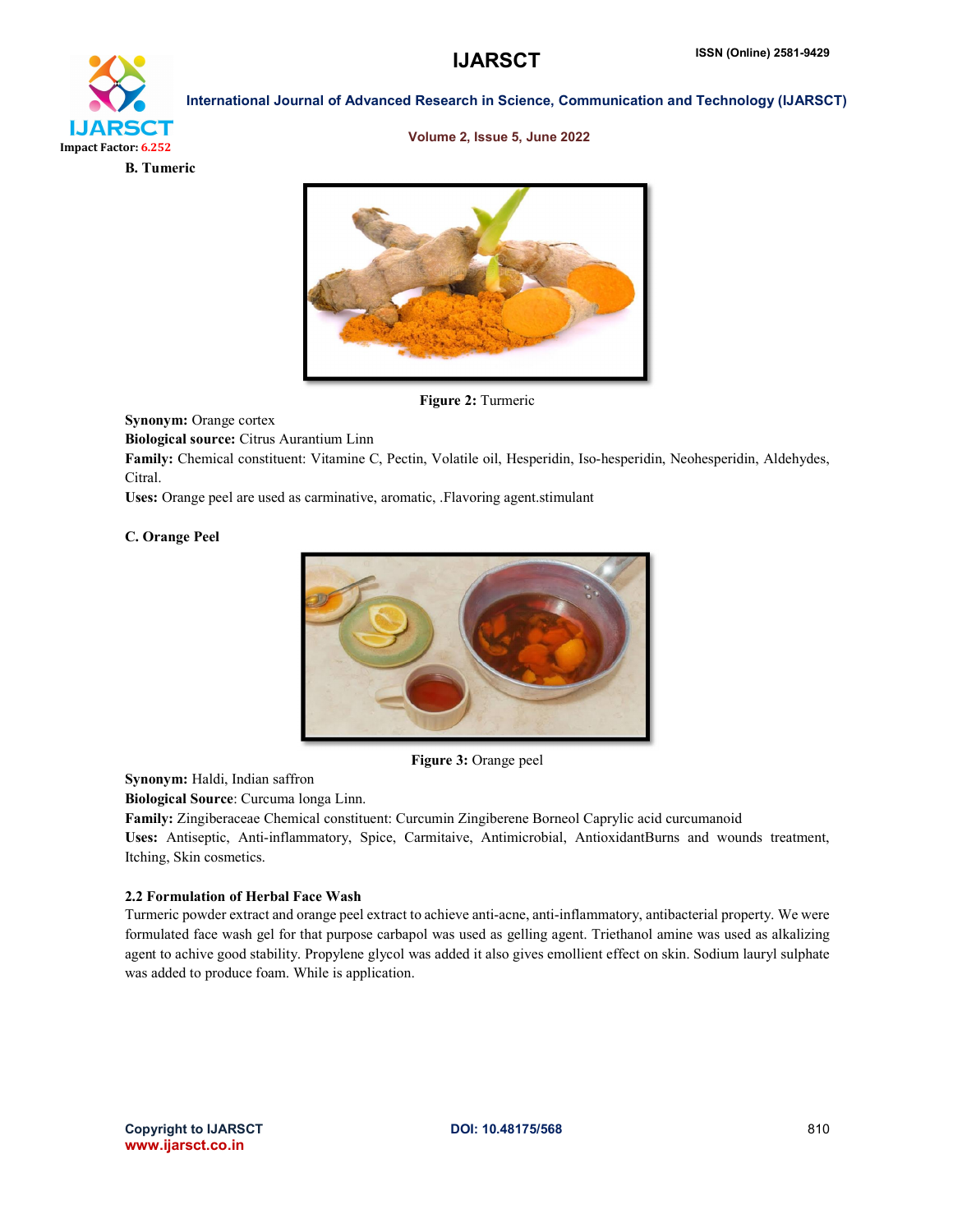

#### Volume 2, Issue 5, June 2022

| Sr.No.           | <b>Name of ingredients</b>              | Quantity for 50 ml | <b>Uses</b>            |  |
|------------------|-----------------------------------------|--------------------|------------------------|--|
| 1                | Extract of aloevera                     | $0.5$ gm           | Antibacterial          |  |
| $\overline{2}$   | Ethanolic extract of<br>Turmeric powder | $0.5$ gm           | Anti-inflammatory      |  |
| 3                | Ethanolic extract of orange<br>peel     | $0.5$ gm           | Antioxidant            |  |
| $\boldsymbol{4}$ | Carbopol 940                            | $0.025$ gm         | Gelling agent          |  |
| 5                | Propyl paraben                          | $1 \text{ gm}$     | Preservative           |  |
| 6                | Triethanolamine                         | $1 \text{ ml}$     | Neutralizer            |  |
| $\overline{7}$   | Propylene glycol                        | $1$ ml             | <b>Humectants</b>      |  |
| 8                | Sodium lauryl sulphate                  | $1 \text{ gm}$     | Foaming agent          |  |
| 9                | <b>Bentonite</b>                        | $0.015$ gm         | Anti-static agent      |  |
| 10               | Distilled water                         | Q.S.               | Vehicle                |  |
| 11               | Rose oil                                | Q.S                | <b>Flavoring Agent</b> |  |

#### III. EVALUATION OF HERBAL FACE WASH

The prepared face wash formulation was evaluated for following parameter

| Table no. 2: Evaluation table |                |                |             |     |                      |         |                   |                 |
|-------------------------------|----------------|----------------|-------------|-----|----------------------|---------|-------------------|-----------------|
| <b>Formulation</b>            | Colour         | Odour          | Consistency | pН  | <b>Spreadability</b> | Wash    | <b>Grittiness</b> | Foam<br>ability |
|                               |                |                |             |     |                      | ability |                   |                 |
| <b>Formulated</b>             | Pale<br>yellow | Characteristic | Semisolid   | 7.3 | Easily               | Good    | No gritty         | Good            |
|                               |                |                |             |     | spreadable           |         | particles         |                 |
| <b>Marketed</b>               | Yellow         | Characteristic | Semisolid   | 7   | Easily               | Good    | No gritty         | Good            |
|                               |                |                |             |     | spreadable           |         | particles         |                 |

- Colour: Colour of formulation are i.e pale yellow colour while as compare with marketed formulation having yellow colour.
- Odour: Due to presence of rose oil formulation having rosy smell while the marketed formulation show characteristic smell.
- Consistency: It was determined manually
- Spreadability: The spread ability of the formulation was found manually by applying the gel on the skin with gentle rub
- Washability: The product was applied on hand and showed under running water.

www.ijarsct.co.in

Copyright to IJARSCT **DOI: 10.48175/568** 811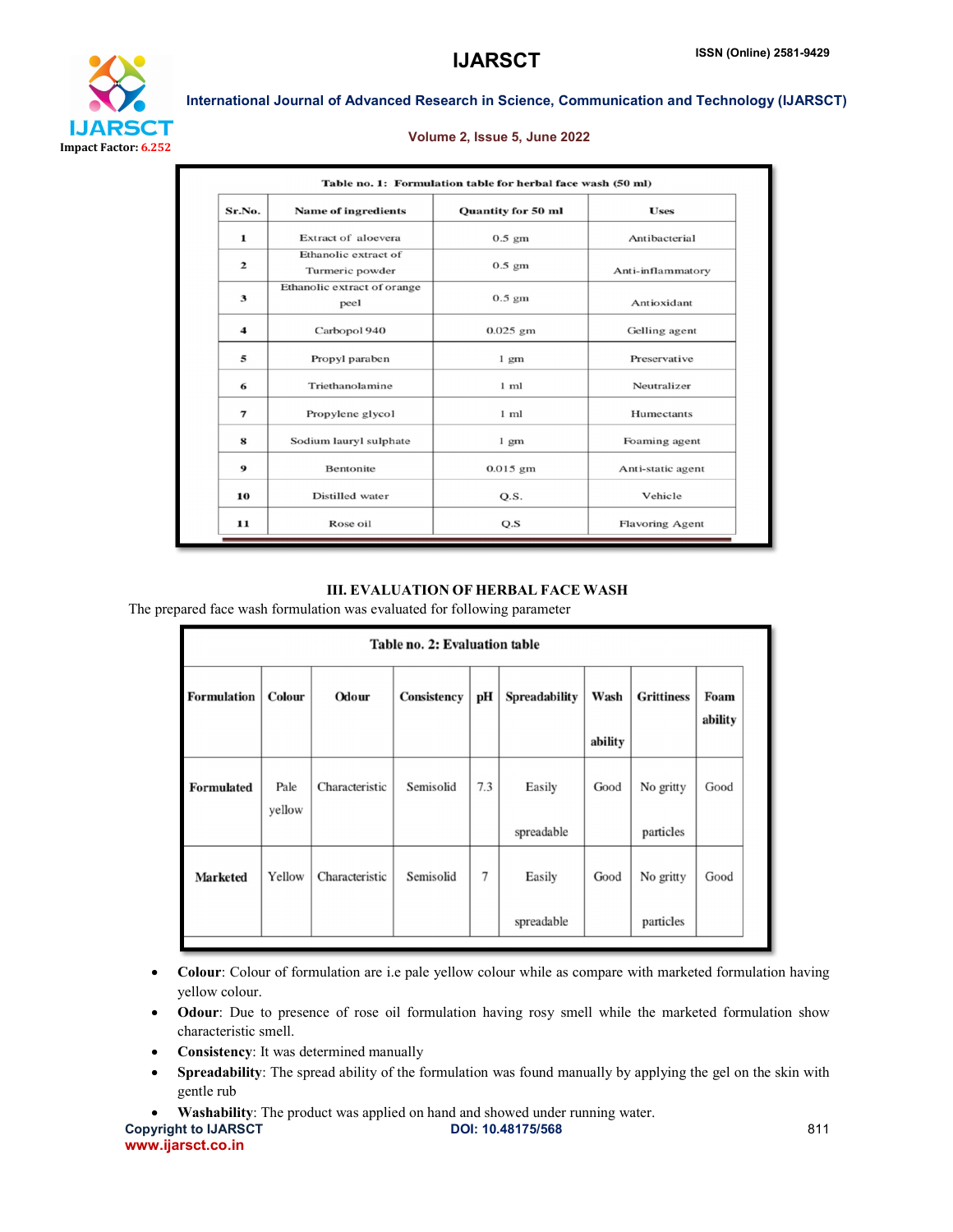

#### Volume 2, Issue 5, June 2022

- Foamability: Small amount of gel was taken in a beaker containing water.
- Grittiness: The product was checked for the presence of any gritty particles by applying it on the skn
- pH :The pH of formulation is -7.3. The pH of marketed formulation is -7

#### IV. RESULTS AND DISCUSSION

The turmeric powder, aloevera, orange peel containing face wash were formulated and evaluated for color, odour, Consistency, pH, Spread ability, Wash ability, Grittiness, Foam ability and obtained results are given into table no.3.

Table 3: Observation and Evaluation of Herbal Face wash

| Sr. No.                  | <b>Parameters</b> | <b>Observations</b> |  |  |
|--------------------------|-------------------|---------------------|--|--|
| 1                        | Colour            | Yellow              |  |  |
| 2                        | Odour             | Characteristic      |  |  |
| 3                        | Consistency       | Semi-solid          |  |  |
| $\overline{\mathcal{A}}$ | pH                | 7.3                 |  |  |
| 5                        | Spread ability    | Easily spreadable   |  |  |
| 6                        | Wash ability      | Good                |  |  |
| $\overline{7}$           | <b>Grittiness</b> | No gritty particles |  |  |
| 8                        | Foam ability      | Good                |  |  |
|                          |                   |                     |  |  |

Colour of formulation was yellow. It shows characteristic odour. Consistency of formulation is semi liquid and it is easily pourable from container. pH of formulation was neutral. Formulation showed easy spreadability and it was easily washable. Also it was free from grittiness. Foam ability was checked and it shows good foam ability.

#### V. CONCLUSION

Prepared formulation was evaluated for colour, odour, consistency, pH, spread ability, wash ability, grittiness, foam ability studies and it shows acceptable results. Herbal face wash gel containing, turmeric powder extract, aloeveraextract, orange peel extract was formulated successfully by using carbapol as a gelling agent. So performed studies it can conclude that prepared formulation may effectively used of formulation are required to perform before to bring it in real use.

#### ACKNOWLEDGMENT

We excess my thanks and gratitude to Trustee of Samarth Rural Educational Institute's and Samarth Institute of Pharmacy, Belhe with their valuable guidance and support.

#### CONFLICT OF INTEREST

The author declared no conflict of interest

#### **REFERENCES**

- [1]. Sanjunanda, arunnanda, roop k. khar.cosmatics technology birla publication first edition2006-2007 Page no. 243.
- [2]. P.P.sharmacosmetics-formulation, manufacturing and quality control by m. pharm. Vandana publication third edition page no. 142.

http://www.tufts.edu/med/apua/about\_issue/agents.shtml.

- [3]. McNally, Robert A. Skin Health Information for Teens: health Tips bout Dermatologicac Cancern & Skin
- [4]. Cancer Risk, Detriot (/topic/ Detriot. apex), MI: Omnographics, 2003.
- [5]. Sharma A, Shanker C, Tyagi LK, Singh M, RaoChV (2008) Herbal Medicine for Market Potential in India : An overview. Academic Journal of Plant Sciences 1: 26-36.
- [6]. http://www.greenmedinfo.com/blog/11herbsusedtraditionalacneremedies
- [7]. https://www.nlm.nih.gov/medlineplus/antioxidants.html.

Copyright to IJARSCT **DOI: 10.48175/568** 812 www.ijarsct.co.in